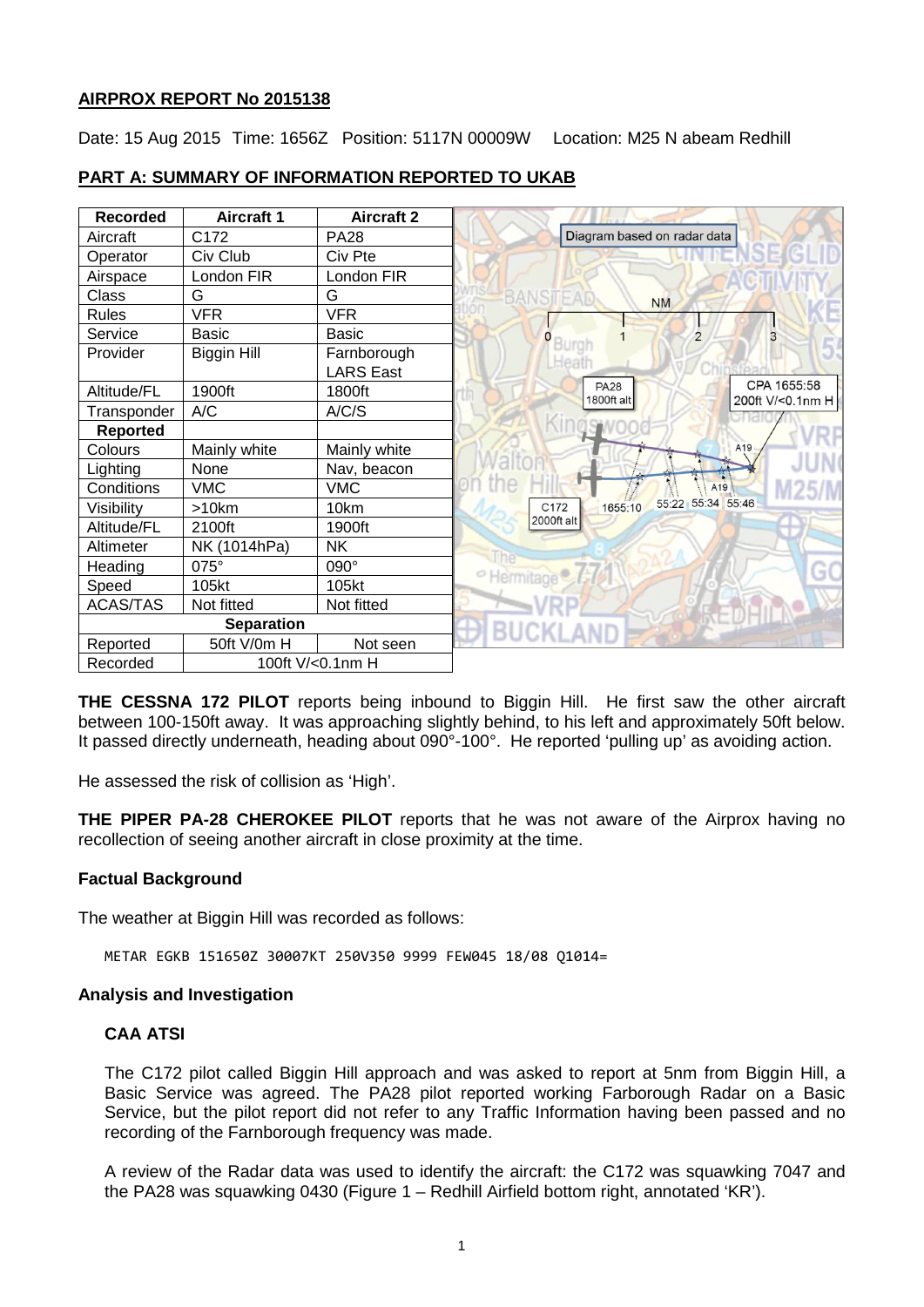

Figure 1: at 1653:30

Figures 2 and Figure 3 show two consecutive Radar sweeps made at 1655:50 and 1655:56 respectively. The CPA occured at Figure 3, when the aircraft were less than 0.1nm horizontally and 100ft vertically apart. There was no mention of the event on the radio and Biggin Hill were not aware that an Airprox had occurred.

Under a Basic Service pilots are ultimately responsible for the provision of collision avoidance and controllers are not expected to monitor individual flights<sup>1</sup>.



### **UKAB Secretariat**

The C172 and PA28 pilots shared an equal responsibility for collision avoidance and not to operate in such proximity to other aircraft as to create a collision hazard<sup>[2](#page-1-1)</sup>. If the incident geometry is considered as converging then the PA28 pilot was required to give way to the C172 $^3$  $^3$ .

 $\overline{\phantom{a}}$ <sup>1</sup> CAP774, Section 2.1

<span id="page-1-1"></span><span id="page-1-0"></span><sup>2</sup> SERA.3205 Proximity.

<span id="page-1-2"></span><sup>3</sup> SERA.3210 Right-of-way (c) (2) Converging.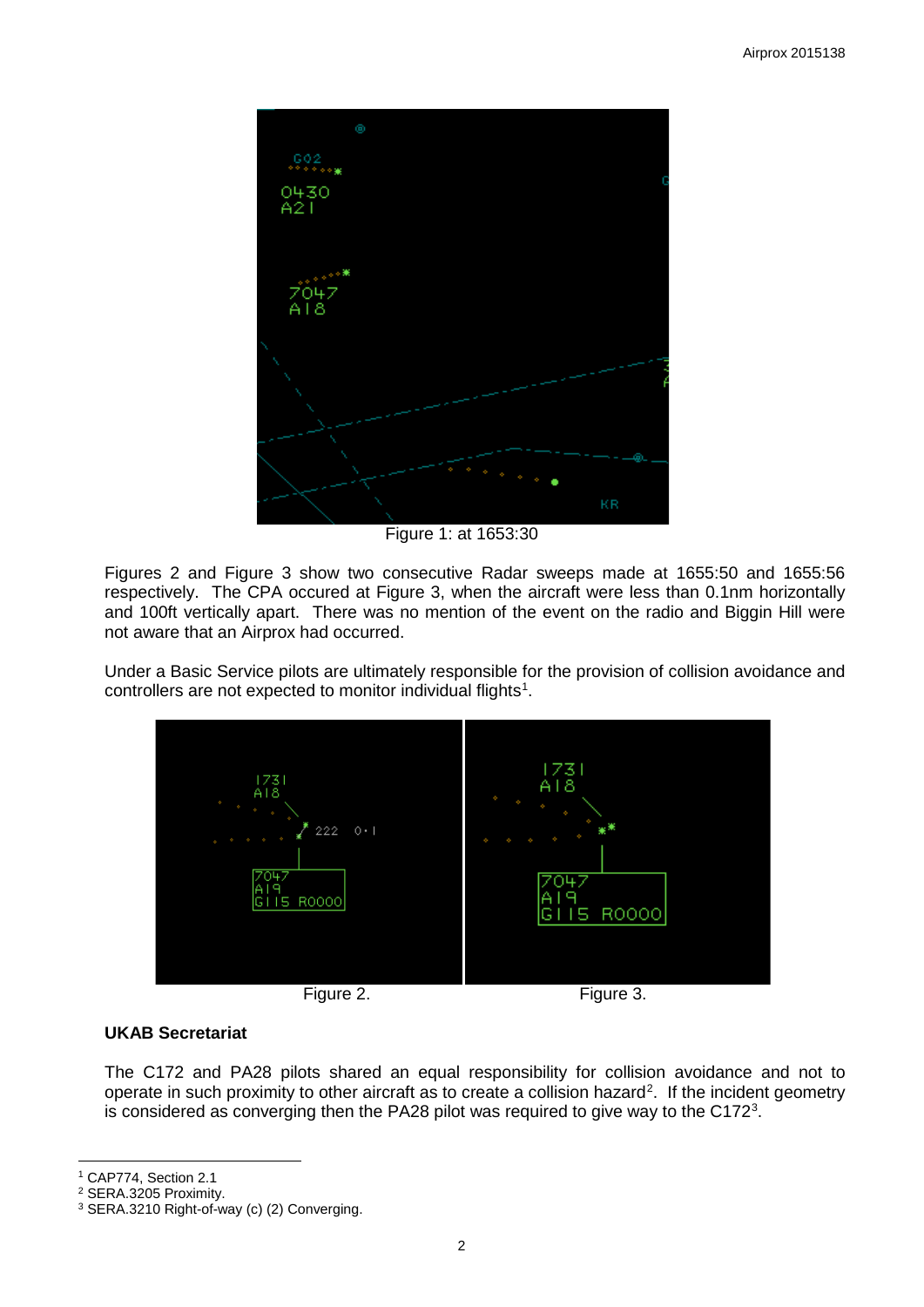#### **Summary**

An Airprox was reported when a C172 and a PA28 flew into proximity abeam Redhill on Saturday 15<sup>th</sup> August 2015. Both pilots were operating under VFR in VMC, the C172 pilot in receipt of a Basic Service from Biggin Hill and the PA28 pilot in receipt of a Basic Service from Farnborough LARS East. The C172 pilot saw the PA28 between 100-150ft away, approaching from his left, slightly behind, and approximately 50ft below; it passed directly underneath. The PA28 pilot did not see the C172. The minimum separation was recorded as 100ft vertical and less than 0.1nm horizontal.

#### **PART B: SUMMARY OF THE BOARD'S DISCUSSIONS**

Information available included reports from both pilots, area radar recordings and reports from the appropriate ATC and operating authorities.

The Board noted that the Airprox had occurred in Class G airspace with both pilots operating under VFR in VMC. The C172 pilot, who had been inbound to Biggin Hill, had contacted Biggin Approach and a Basic Service had been agreed. (Biggin Hill is not equipped with surveillance radar.) For his part, the PA28 pilot, who was transiting the area, had been in receipt of a Basic Service from Farnborough LARS E but, under a Basic Service with a Radar Unit, there was no requirement for the controller to identify or monitor the PA28's progress. Unfortunately the RTF recording of the frequency was no longer available to see whether or not Traffic Information had been issued to the PA28 pilot, nor did the PA28 pilot comment that he had received any Traffic Information from Farnborough in his report.

Because neither pilot had presumably been in receipt of Traffic Information, and they had been on different frequencies, the only way for them to avoid confliction in this busy aviation area was by 'seeand-avoid'. The Board noted that the two aircraft had effectively been abeam each other on slowly conflicting flight paths for some time, with the PA28 to the left of the C172 and travelling slightly faster. Notionally, as the overtaking aircraft, it had been for the PA28 pilot to give way to the C172, but he had not seen the aircraft. Equally unfortunate, the C172 pilot had not seen the PA28 which had been approaching and converging from slightly behind. Members commented that, for both pilots, this highlighted again the need to maintain an all-round lookout, guarding especially against becoming fixated on looking ahead or in one particular area for navigation reasons. The Board noted that the C172 pilot had seen the PA28 only when it had been in close proximity to his aircraft, and that the PA28 pilot had not seen the C172 at all; consequently, the Board quickly decided that the cause of the Airprox was a non-sighting by the PA28 pilot and a late sighting by the C172 pilot.

Turning to the risk, it was apparent from the C172 pilot's report and the radar recordings that the two aircraft had been very close at the time of the Airprox. The radar recordings show that they passed 0.1nm apart horizontally and 100ft vertically. Because the C172 pilot had taken some form of avoiding action by 'pulling up', it was considered that this had prevented the possibility of a collision although the safety margins had been much reduced below the norm. Consequently, the Board agreed that the Airprox should be categorised as risk Category B.

The Board opined that if the PA28 pilot had requested, and had been able to receive, a Traffic Service from Farnborough he could have expected to have been informed about the presence of the C172 which was displaying on radar. However, it was recognised that, due to controller workload, it was not always possible for controllers to provide the service. Although on this occasion neither pilot had reported that they had been expecting more information about other traffic when in receipt of a Basic Service, a lengthy discussion took place concerning pilots' expectations when being provided with a Basic or a Traffic Service. A number of GA members believed that there were still many pilots who were not sufficiently informed about what to expect under various ATC Services, especially a Basic Service. Some members wondered whether the title of a Basic Service should be changed; the word 'Service' seemed to them to be the confusing part for some pilots in that they equated this with some sort of monitoring by ATC. A CAA advisor commented that there was no reason why a pilot should not be aware of the limitations of a Basic Service, because the information is promulgated sufficiently; it was up to the pilot to ensure that he was aware what a Basic Service entailed. The